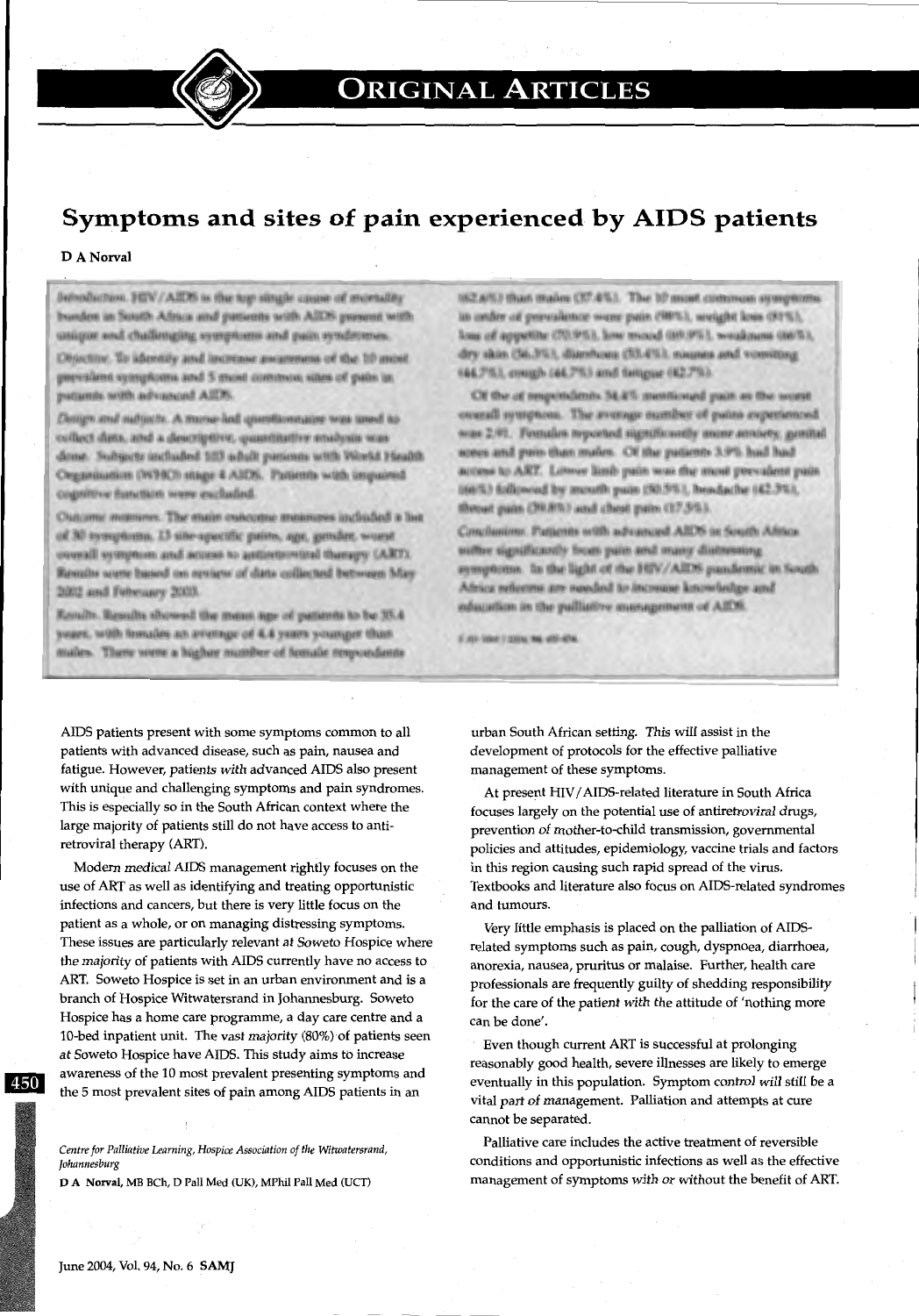## **ORIGINAL ARTICLES<sup>®</sup>**



A descriptive study using quantitative analysis was undertaken. The quantitative approach produced numerical and factual data, from which a statistical and numerical analysis of advanced AIDS was done.

The study sample was drawn from adult patients registered with the Soweto Hospice Programme between May 2002 and February 2003. Subjects selected were AIDS patients over the age of 18 years registered with the Hospice Association of the Witwatersrand (World Health Organisation (WHO) clinical stage 4), with a confirmed positive HIV test.

Patients were excluded if they had a reduced level of consciousness or HIV-related dementia resulting in a Glasgow coma score less than 12 or if their HIV status was undisclosed or unconfirmed.

The study population was highly selected in that participation in the study was voluntary and included patients with a diagnosis of AIDS who were willing and alert enough to answer questions.

The setting was Soweto Hospice, primarily an AIDS hospice situated in the urban area of Mofolo, Soweto, a large suburb of Johannesburg.

Prospective analysis was done on initial referral to the inpatient unit or home care programme.

A two-page structured questionnaire was used to collect data in nurse-led interviews with patients. The interviewers were 5 professional palliative care nurses working in the Soweto inpatient unit and home care programme.

All questionnaires were read to patients to minimise patient burden. The questionnaires were translated from English into Zulu and South Sotho, the three most frequently used and understood languages in Soweto. The questionnaires were used to collect data on patient age, gender, and 26 symptoms specific to the central nervous, gastro-intestinal, dermatological and respiratory systems. Constitutional symptoms such as fatigue and fever were also recorded. Thirteen site-specific pains were recorded. Each pain/ symptom was recorded as present or absent. Respondents were requested to state the worst pain and the most severe overall symptom (including pain).

Lastly, respondents were asked whether or not they had ever had access to ART.

## Results

Male patients comprised approximately 37.4% of the sample, and female patients the remaining 62.6%. The average age of male patients was 38.3 years, and that of female patients 33.9 years (Fig. 1). The average age of observed AIDS patients was 35.4 years. The standard deviation (SD) in the age of AIDS



*Fig. 1. Age distribution of AIDS patients.* 

patients in this study was 8.8 years.

It is noticeable that female patients were on average 4.4 years younger than their male counterparts. It is widely accepted that for various reasons women have higher infection rates than men (which may explain the higher proportion of female patients even in this small sample), and that women are infected at a younger age than men, which certainly supports the observed data above.

#### Access to antiretroviral therapy (ART)

There were 14 (13.6%) non-respondents to the question of whether or not each patient had access to antiretroviral medication. Four patients (3.9%) had access to ART. Eightyfive patients (82.5%) had not had access to ART (Fig. 2).



*Fig.* 2. *Access to ART.* 

Only 3.9% of all patients and 4.5% of respondents (4 of the 89<sup>1</sup>151<sup>t</sup> who replied) had had access to ART.

## Overall tO most prevalent symptoms (including pain)

Table I shows the symptoms that occurred, in order of prevalence.

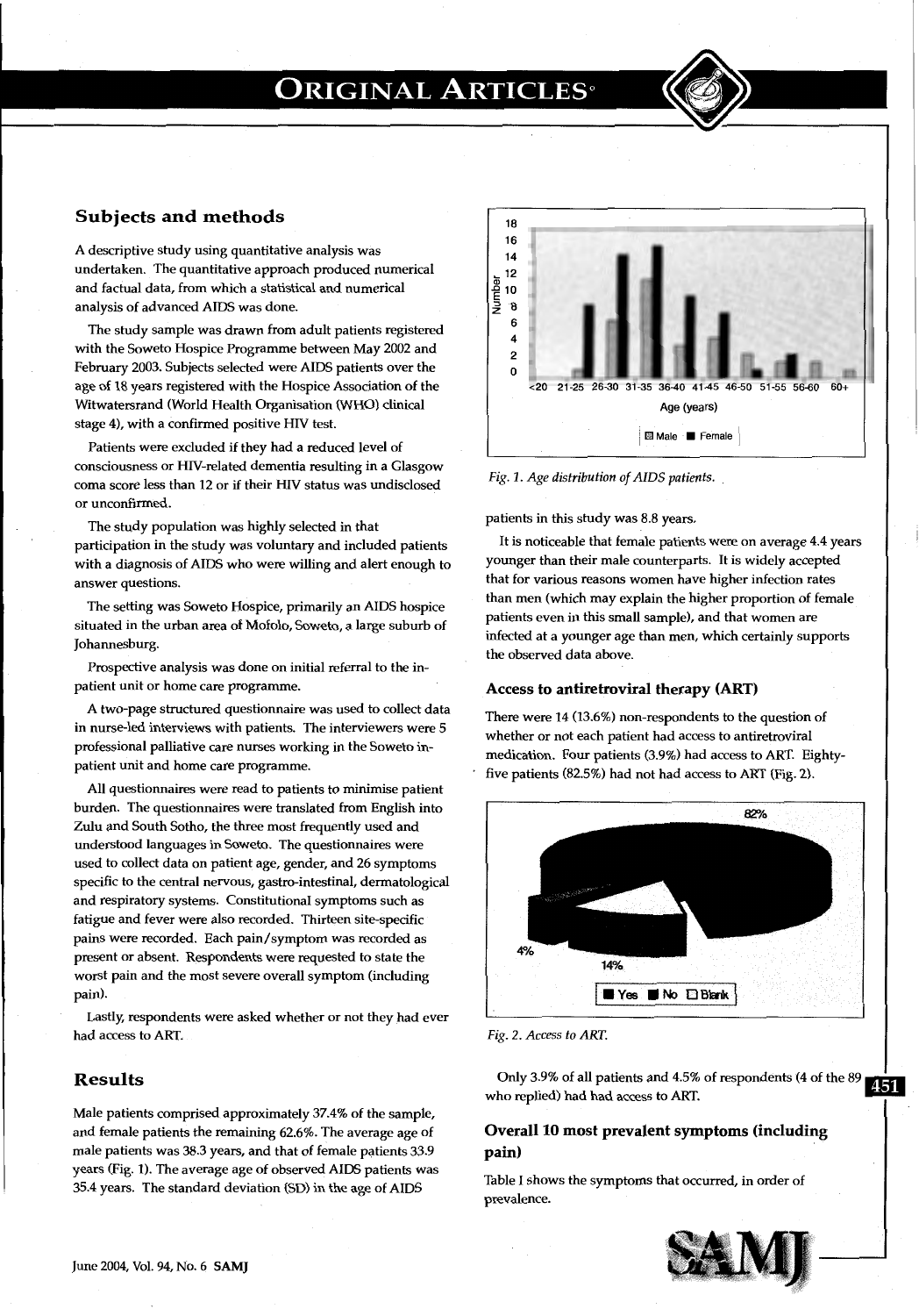| <b>Homepoon</b>         | <b>Total munder</b><br>of puttients | <b><i><u>Тинивние</u></i></b> |  |
|-------------------------|-------------------------------------|-------------------------------|--|
| L. Fistan               | ۰                                   | 甲                             |  |
| 2. Westgive lease.      | 93                                  | 79.16                         |  |
| 3. Loss of appoints     | в                                   | 201/97                        |  |
| 6. Lowe moved.          | 22                                  | 補助策                           |  |
| 5. Winsletteren         | 418                                 | 16                            |  |
| 6. Dry skin.            | 78                                  | 746.30                        |  |
| 7. Окалявание           | Tel.                                | 气孔道                           |  |
| В. Завания ней этотики. | 66                                  | 667                           |  |
| 91. Caugh.              | 61                                  | 44.7                          |  |
| <b>MD. Particular</b>   | 66                                  | 42.7                          |  |

### Pain

Pain was the most prevalent symptom (98%), with 34.38% of patients reporting pain as their worst overall symptom.

## Analysis of pain sites

Table II gives an analysis of the sites where pain was experienced.

|                         | Total | <b><i>TAHURHGALSE</i></b> | Msike | Fennafia | <b>GEERS</b> |
|-------------------------|-------|---------------------------|-------|----------|--------------|
| <b>Head</b>             | 砡     | 43.7                      | m     | 35       | 63           |
| Mouth                   | 茻     | 開港                        | DB:   | 甜        |              |
| Thermail <sup>1</sup>   | 61    | 360.78                    | 54    | 24       |              |
| <b>Chunt</b>            | bW.   | 17.5                      |       | 話        | 经发票          |
| <b>Albeitenmann</b>     | H3    | 12.6                      |       |          | 13           |
| Canvillaga              | 13    | 認示                        |       |          | 12           |
| <b>Ulpywer literihm</b> |       | 世界                        |       |          | ¥            |
| <b>Lowar lands</b>      | uti   | 山口                        |       |          |              |
| <b>Slain</b>            |       | 29                        |       |          | 의도           |
| Maurites                |       | 日転座                       |       | 10       | UB.          |
| <b>Ranchages</b>        |       | 35                        |       |          |              |
| <b>Biodivective</b>     | 12    | Iti.a.                    |       |          | 12           |
| <b>Canumalinof</b>      | 眼     | 且系                        |       |          | 蹉            |

The most common source of pain was lower limb pain (66%), followed by mouth (50.5%), head (42.7%) and throat (39.8%) pain.

The top 5 sites of pain in order of prevalence were lower limb, mouth, head, throat, and chest (Table II).

|                        |   | Male (%) Percentage | Female (36) Femontage |       |
|------------------------|---|---------------------|-----------------------|-------|
| <b>Autoscultur</b>     |   | 56.2                | 15                    | 34.2  |
| В Подрыбатил Ны ток    | и | 26.7                | 20                    | 33.3  |
| <b>Cantital</b> assess |   | 16.2                | 79                    | 知道    |
| <b>Canchal guean</b>   |   | <b>MAX</b>          |                       | 14.7% |

Females experienced significantly more 'anxiety' and genital complications than males. There does not appear to be a significant difference between males and females with regard to 'hopelessness' (often a symptom of depression) (Table III).

## Discussion

Sub-Saharan Africa has the highest incidence of HIV/AIDS in the world and health care workers are faced with an overwhelming number of patients with advanced AIDS. South Africa has the worst and fastest-growing HIV/AIDS epidemic in the world.'

In South Africa, AIDS is the leading cause of death. Half of all infected adults are infected before 25 years of age. The percentage of adults (aged 15 - 49 years) living with HIV/AIDS is 20.1%.<sup>1</sup> In this study sample of mainly young black Sowetans, only 3.9% had ever had access to ART.

It is currently estimated that only approximately 30 000 of South Africa's 4.7 million HIV-positive individuals receive ART.<sup>2</sup>

In South Africa, young people are considered a particularly vulnerable group. The mean age of respondents in the study was 34.5 years, with a standard deviation of 8.8 years. The youngest respondent taking part in the study was 22 years. In a comparative study done in the USA, the average age of patients on a palliative care programme was 38.6 years.<sup>3</sup>

Westernisation and modernisation of African culture has resulted in a lack of clearly defined roles and values for adolescents to emulate. At the same time, because of the economic crisis and poverty, adolescents have been affected in spheres such as education and the meeting of basic needs.

The relatively young age of most people living with HIV/AIDS is often associated with fewer housing and financial resources, insufficient preparation for a rapid, debilitating illness, fewer culturally approved spiritual rituals or practices and less social support from the community.

In 2002 the Nelson Mandela/HSRC study of HIV/AIDS<sup>4</sup> showed that sexual experience among youth was significantly higher in urban informal areas than in other types of localities. The median age of sexual debut among sexually active 15 - 24 year-olds was found to be 16 years.

In reality, young people with AIDS have little support and high stress levels, leading to high levels of depression and mood disorders. This is demonstrated in the present study by the high prevalence of symptoms such as anxiety and hopelessness.

Findings of this research support the fact that women are becoming infected at a younger age, and that there are significantly more women living with HIV/AIDS in South Africa than men.

Reasons why more women are dying of AIDS and at a

45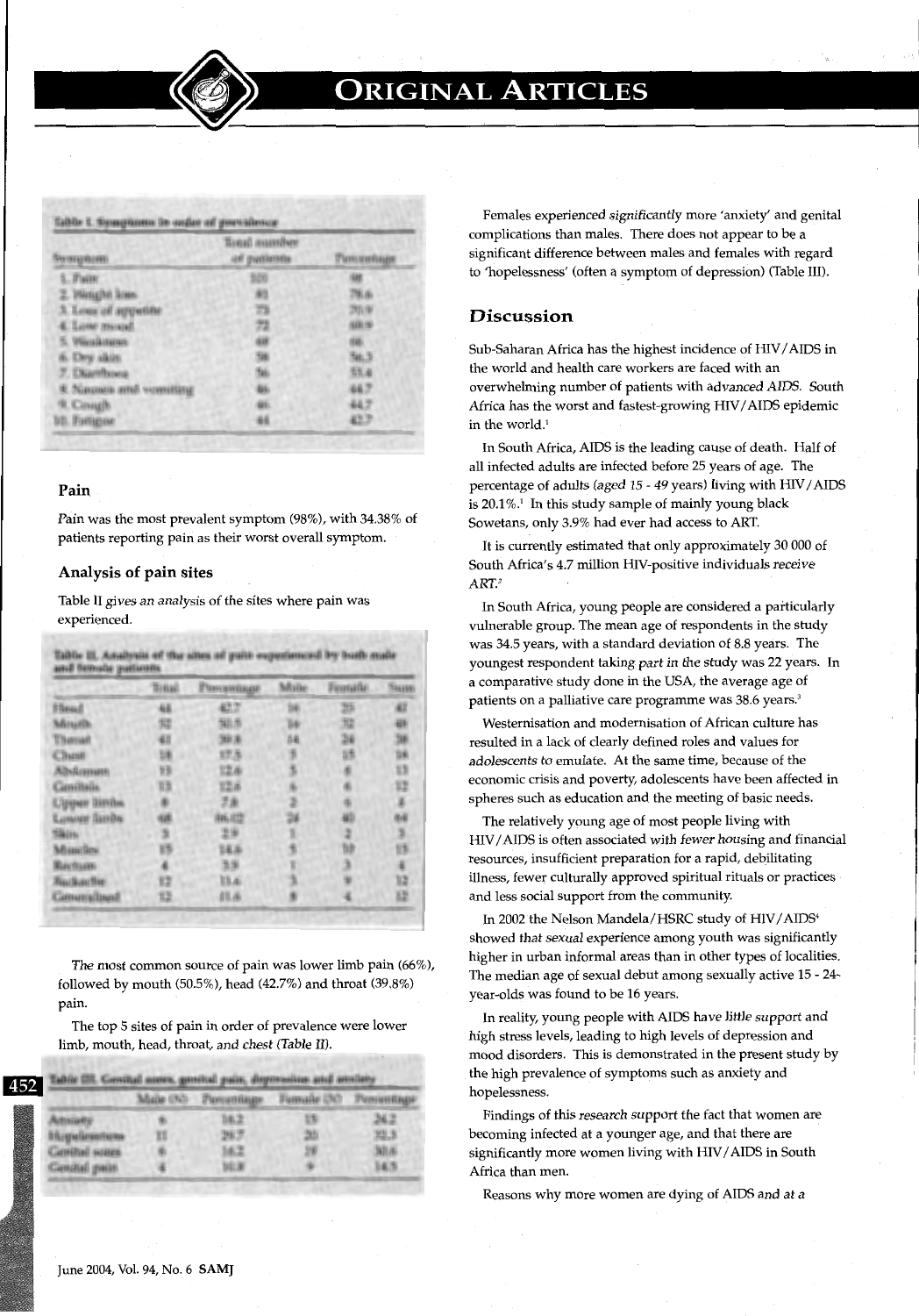## **ORIGINAL ARTICLES**

younger age, are manifold. A significant body of wellresearched and documented social science studies<sup>5,6</sup> give reasons such as early first sexual encounter, premarital and extramarital sexual relations, resistance to requests for condom usage, transactional sex, economic disempowerment of women and biological vulnerability.

There is a great deal of sorrow, anxiety and stress among female patients. This may relate to women knowing that they will not see their children grow up, concern about the HIV status of their children, and decisions about guardianship. In this study female respondents experienced significantly more anxiety than males. It can only be speculated that the abovementioned reasons contributed to this.

Women with HIV/AIDS often have a very different clinical course from men. Gynaecological manifestations of HIV are common in women. It is therefore essential, when providing palliative care, to be sensitive to the often painful and complicated issues relating to women in the contemporary South African context.

A study by Fontaine et al.<sup>7</sup> found that physician recognition of symptoms experienced by HIV patients was low. Symptoms such as diarrhoea, nausea and vomiting that could be alleviated by specific treatment were not recognised and therefore attention was not paid to these potentially treatable conditions.

In this study the mean number of symptoms experienced was 9. Symptom control should not be neglected or reserved for patients in severe end-stage disease; it should be part of the management of all patients at all stages of HIV/AIDS. In advanced HIV/AIDS the most prevalent symptom is pain.

Most doctors in South Africa have received little or no formal training in HIV/AIDS care or palliative care. Suddenly there are too many patients, the specialist clinics cannot cope and primary care level is faced with dealing with this epidemic without clear guidelines. This has resulted in suboptimal and haphazard care. The biggest barrier to care is the anxiety doctors feel when dealing with something they have not been trained in, against a background of overwhelming workloads.'

Pain is a common and often neglected or poorly managed symptom of AIDS. People with HIV often have multiple pains occurring concurrently and the pain has a profound effect on their quality of life. Of the 103 respondents, 98% experienced pain and 34% mentioned pain as the worst overall symptom.

A study by Glare' on patients with AIDS showed that on average, patients experienced pain at 3 different sites concurrently, with 33% of patients experiencing pain at 4 or more sites. The present study shows a similar trend, with pain occurring on average at 2.9 different sites at one time. It is therefore essential for effective pain control that the health care professional performs a thorough pain assessment including pain history and physical examination, and that each

individual pain is documented and given a severity rating. Pain control is needed, using the WHO analgesic ladder, viz. non-opioids, opioids and adjuvant analgesics as well as nonpharmacological therapy.

There are many challenges to managing AIDS-related pain, including polypharmacy, heightened sensitivity to drug sideeffects, psychological co-morbidity, drug interactions and issues relating to the AIDS dementia complex.

Estimates of the extent of under-treatment of pain in AIDS vary but have exceeded 80% among AIDS patients.<sup>10</sup> There is a lack of literature on the incidence of pain and AIDS-related symptoms.

Barriers to pain management in South Africa include lack of knowledge on HIV/AIDS, palliative care and pain control, as well as lack of access to essential analgesics or pain management specialists. Unfounded fears regarding the use of potentially addictive drugs contribute to the problem.

The use of ART is one of the most effective means to control pain in AIDS; however, even patients who have received ART continue to experience pain during the final stages of their lives.<sup>9</sup>

Both male and female respondents identified 'lower limbs' as the major source of pain. This pain is most likely the result of a peripheral sensory neuropathy related to HIV. A similar study $11,12$  on patients with AIDS before the ART era confirms that lower limb pain is the most common pain experienced. Neuropathic pain is well known to be a difficult and complex pain to treat and health care workers need to be aware of the various non-opioid, opioid and adjuvant analgesics available to treat neuropathic pain, as well as the anaesthetic techniques and physical therapies that apply.

Oropharyngeal pain is known to be an important site of pain in patients with AIDS. In this study 'mouth' and 'throat' pain were reported in the 5 most prevalent sites of pain. The most frequent causes include oral candidiasis, aphthous ulceration, herpes simplex virus, gingival and periodontal disease, salivary gland disease and Kaposi's sarcoma. There are many different ways to manage HIV-related oral pain palliatively using topical and systemic therapy.

Oesophageal ulceration, tumours and infection often result in severe burning retrosternal chest pain and odynophagia. In a study by Frich and Borgbjerg,<sup>13</sup> upper gastro-intestinal infections were found to be the main source of patient pain, which was of a burning, scorching nature.

Chest pain accounted for 17% of pains in the present study population. A large proportion of South African AIDS patients have pulmonary tuberculosis (TB). Other possible causes of chest pain in the study population include other respiratory infections, varicella zoster (shingles) and post-herpetic neuralgia, TB pericarditis and tumours such as Kaposi's sarcoma and non-Hodgkin's lymphoma.



453